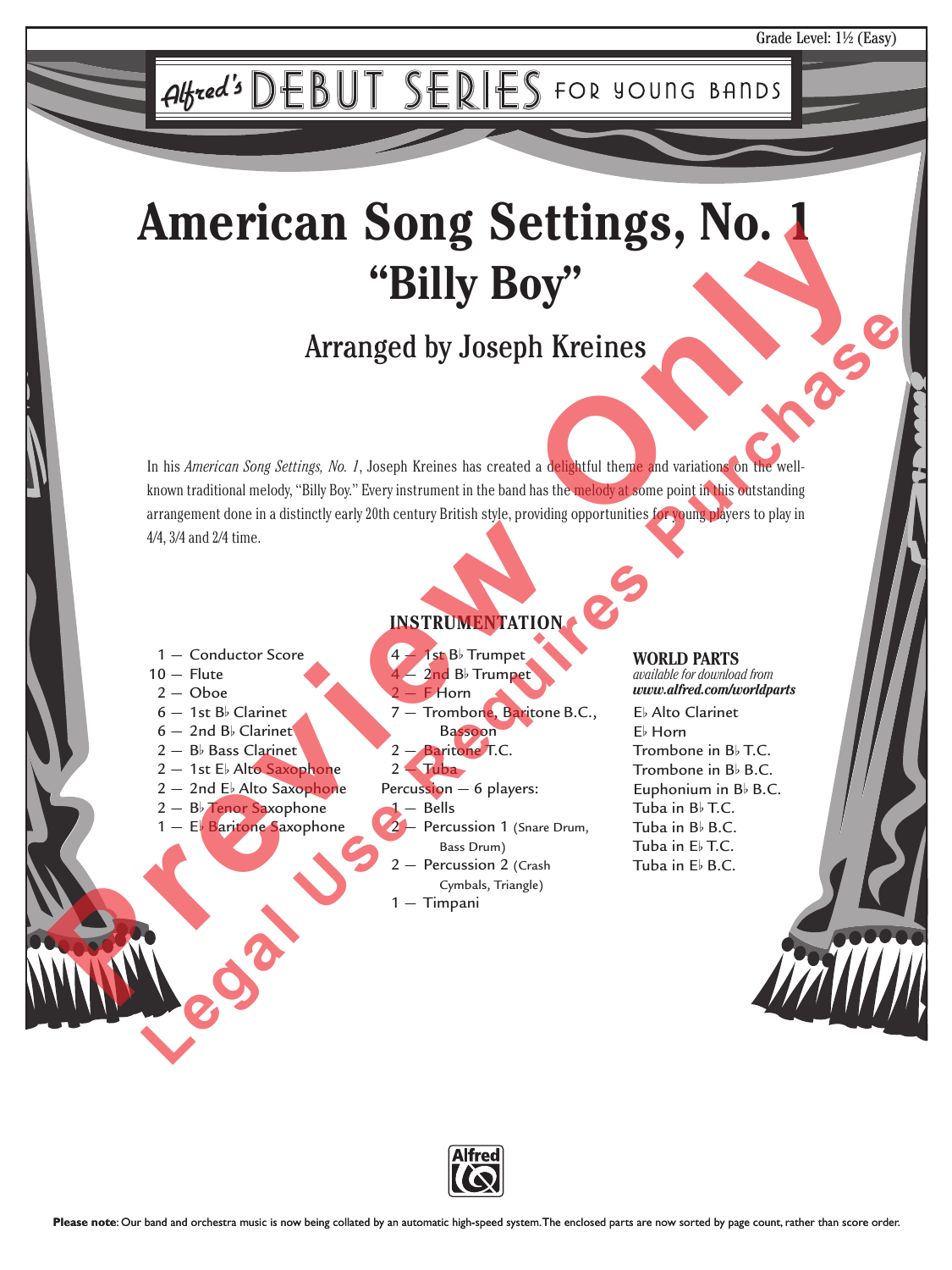## American Song Settings No. 1 - "Billy Boy"



Purchase a full-length<br>!performance recording alfred.com/downloads

2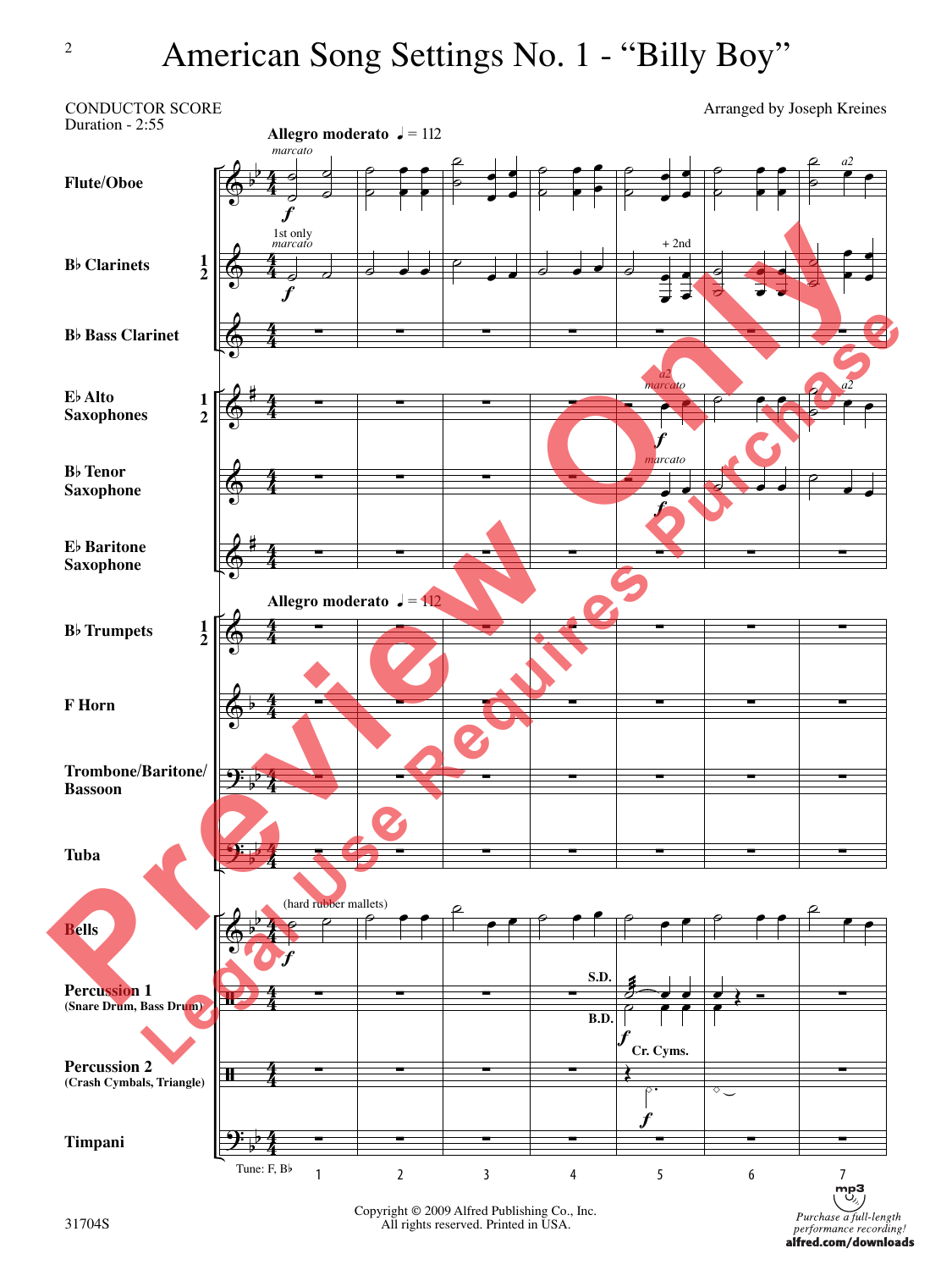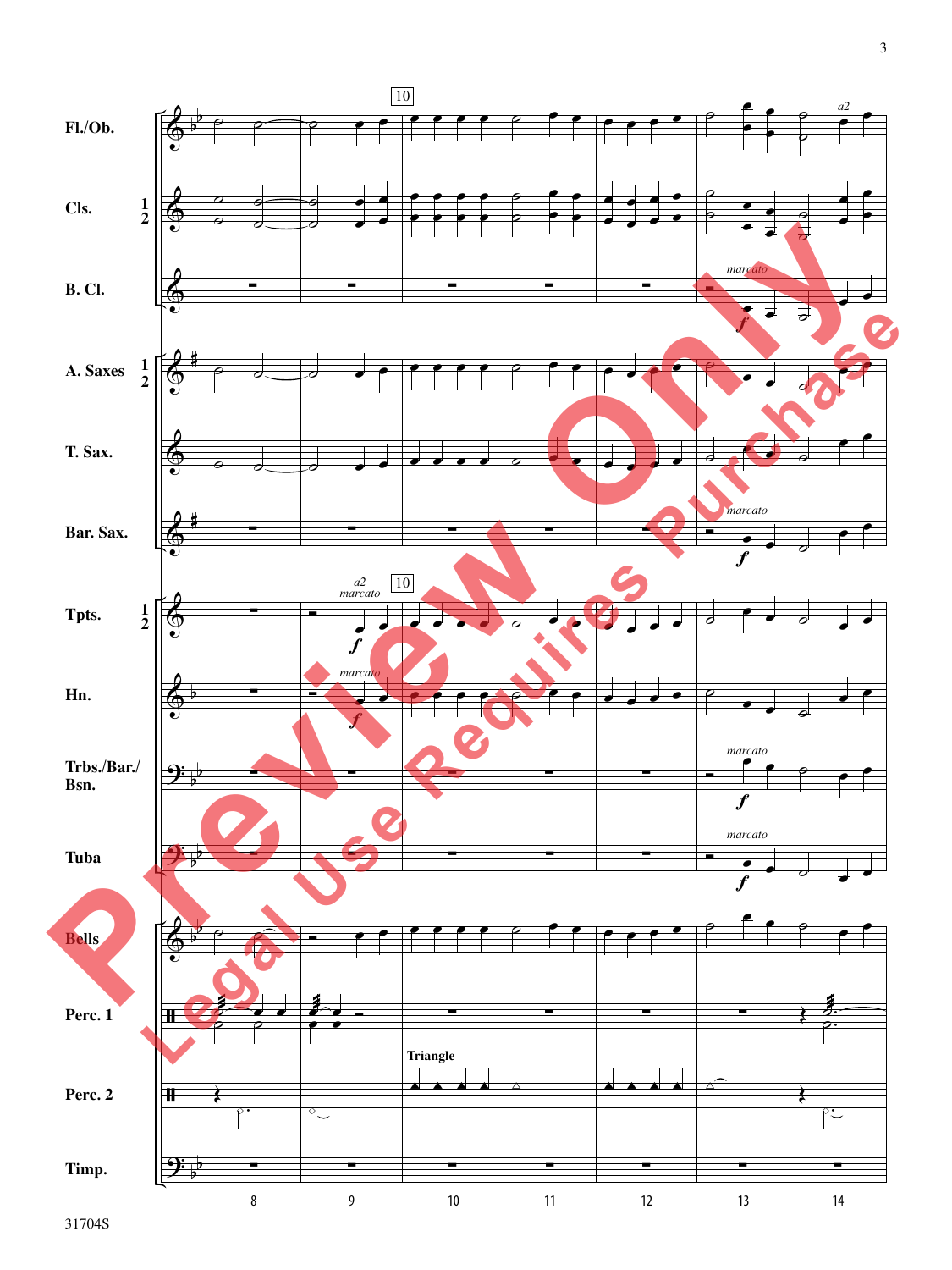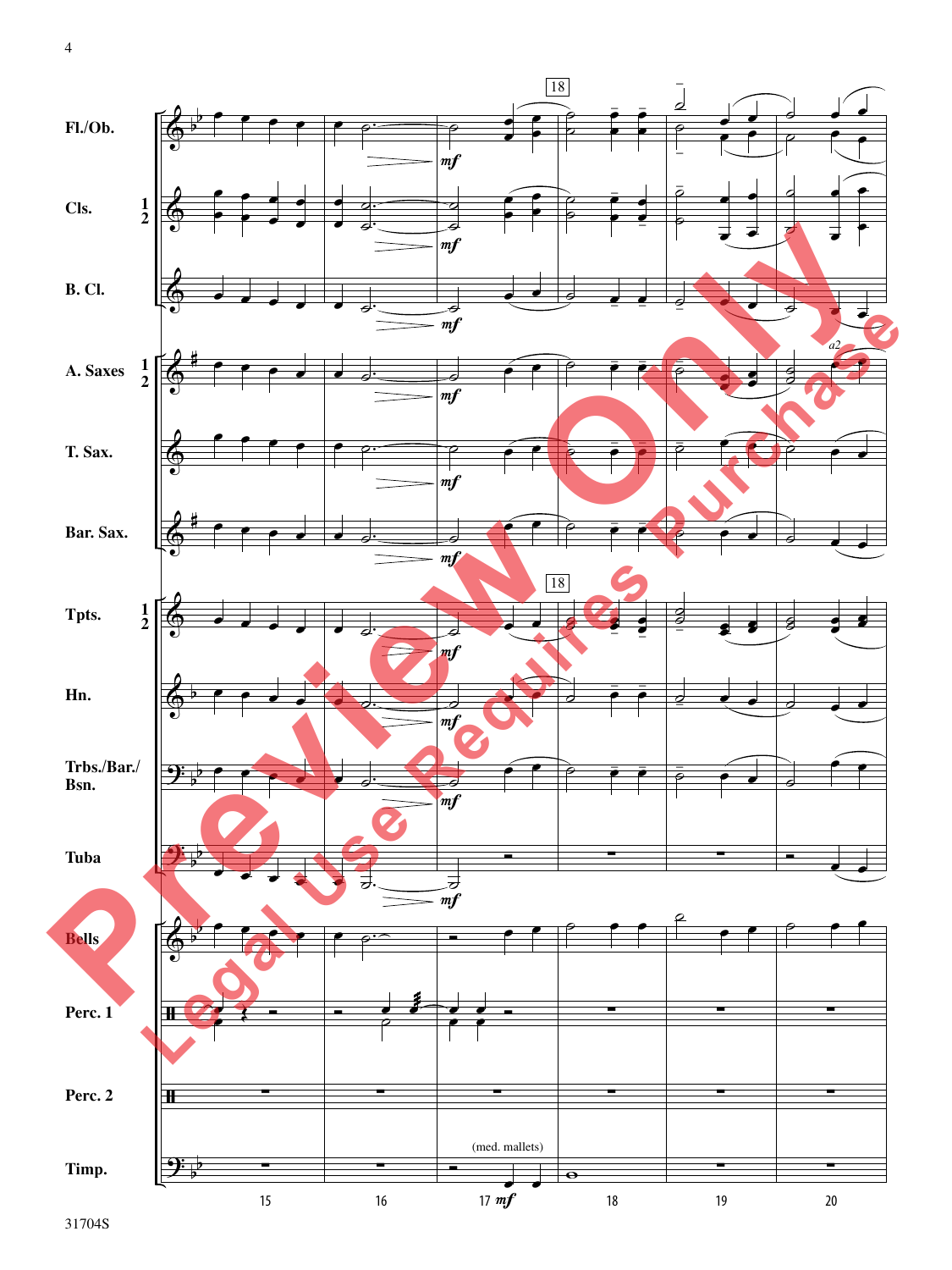

31704S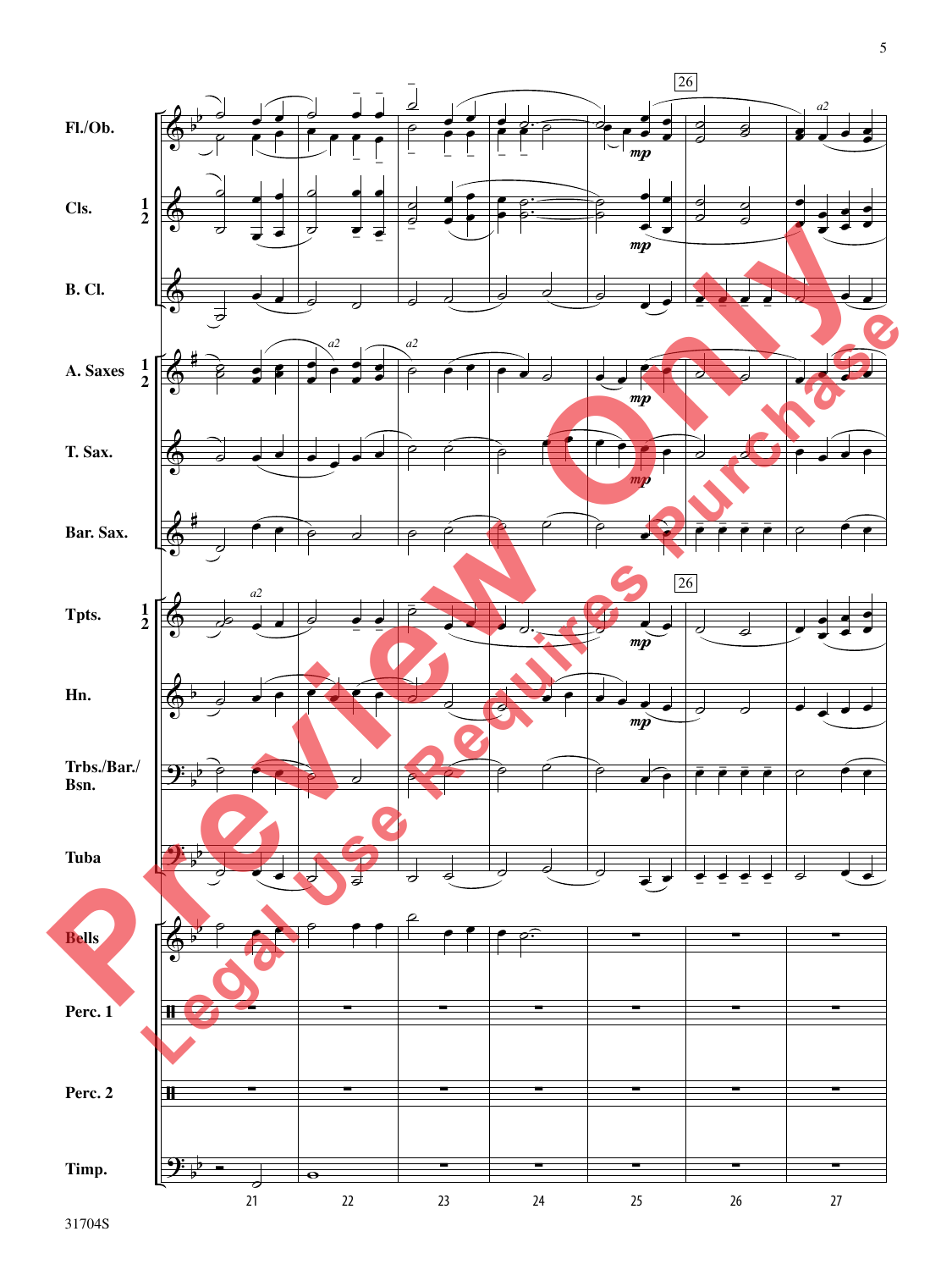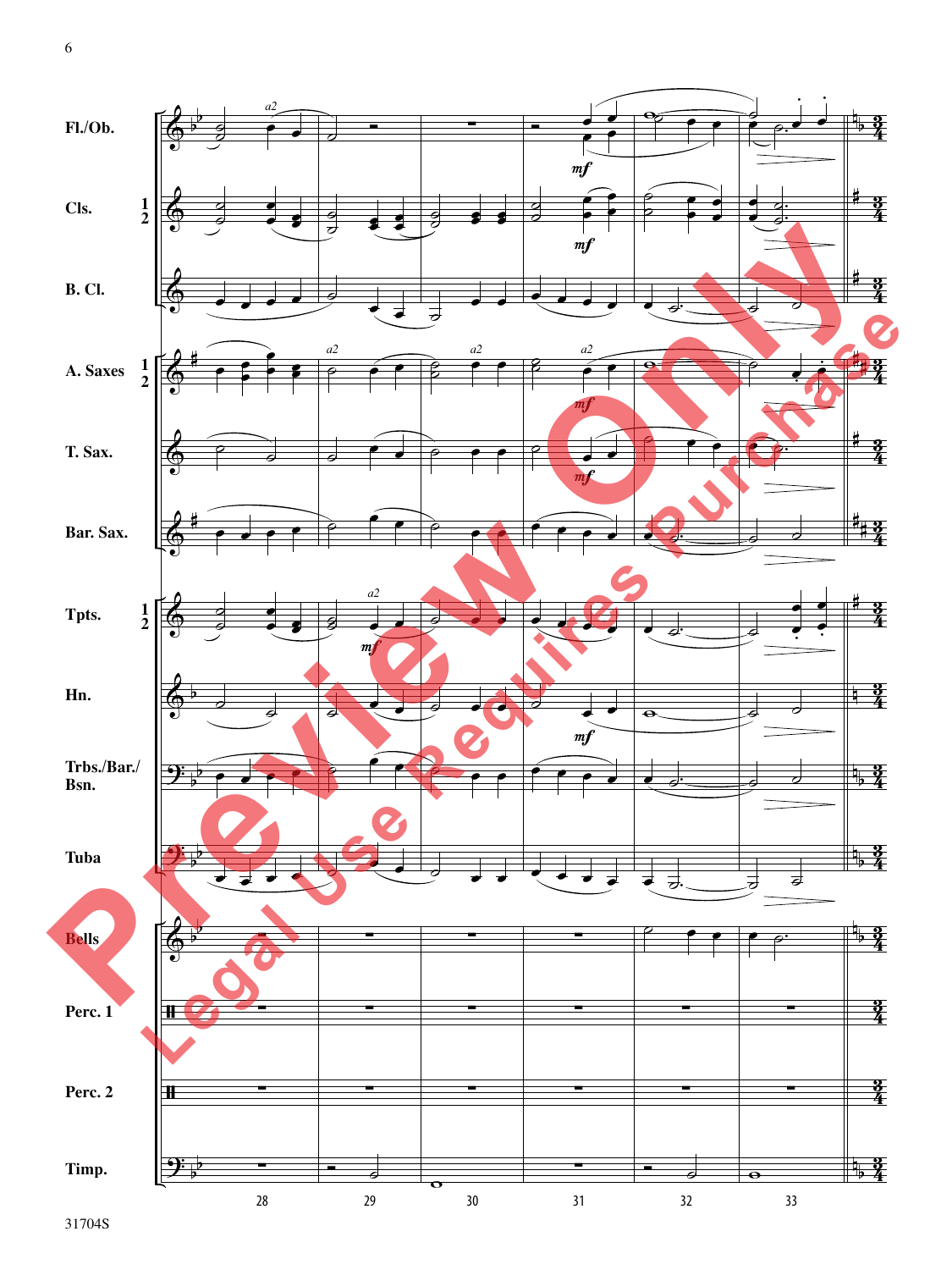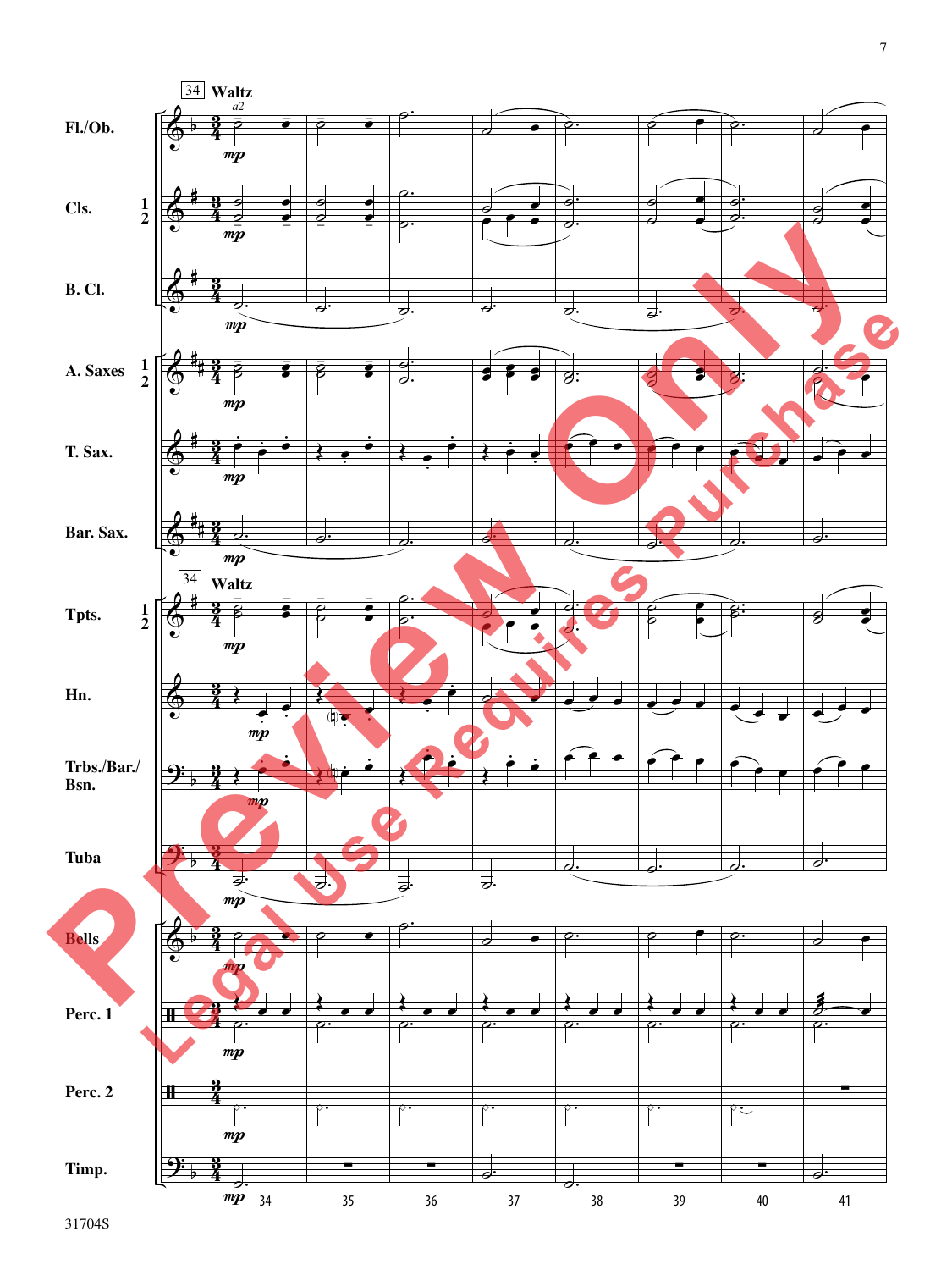$\,8\,$ 

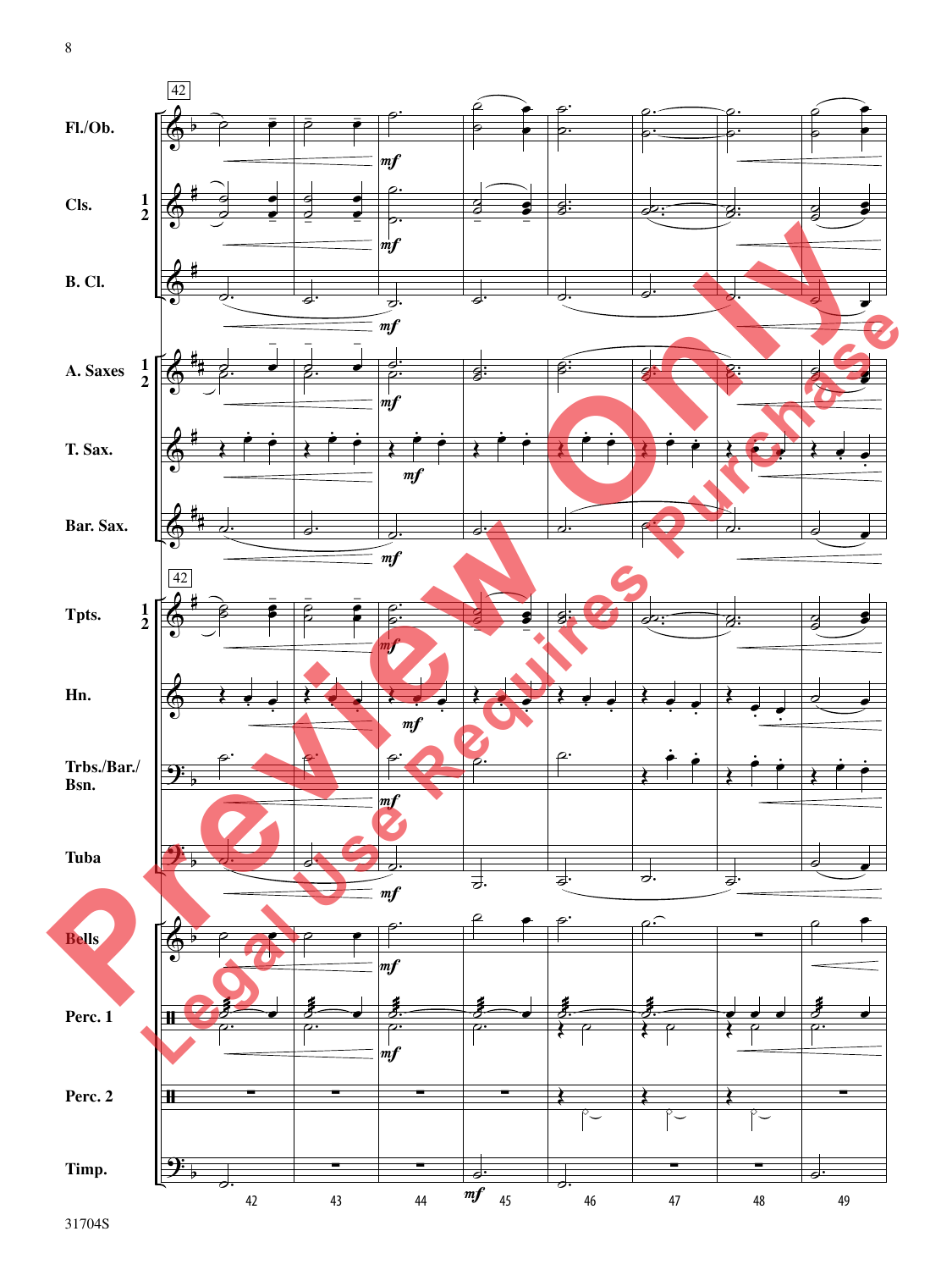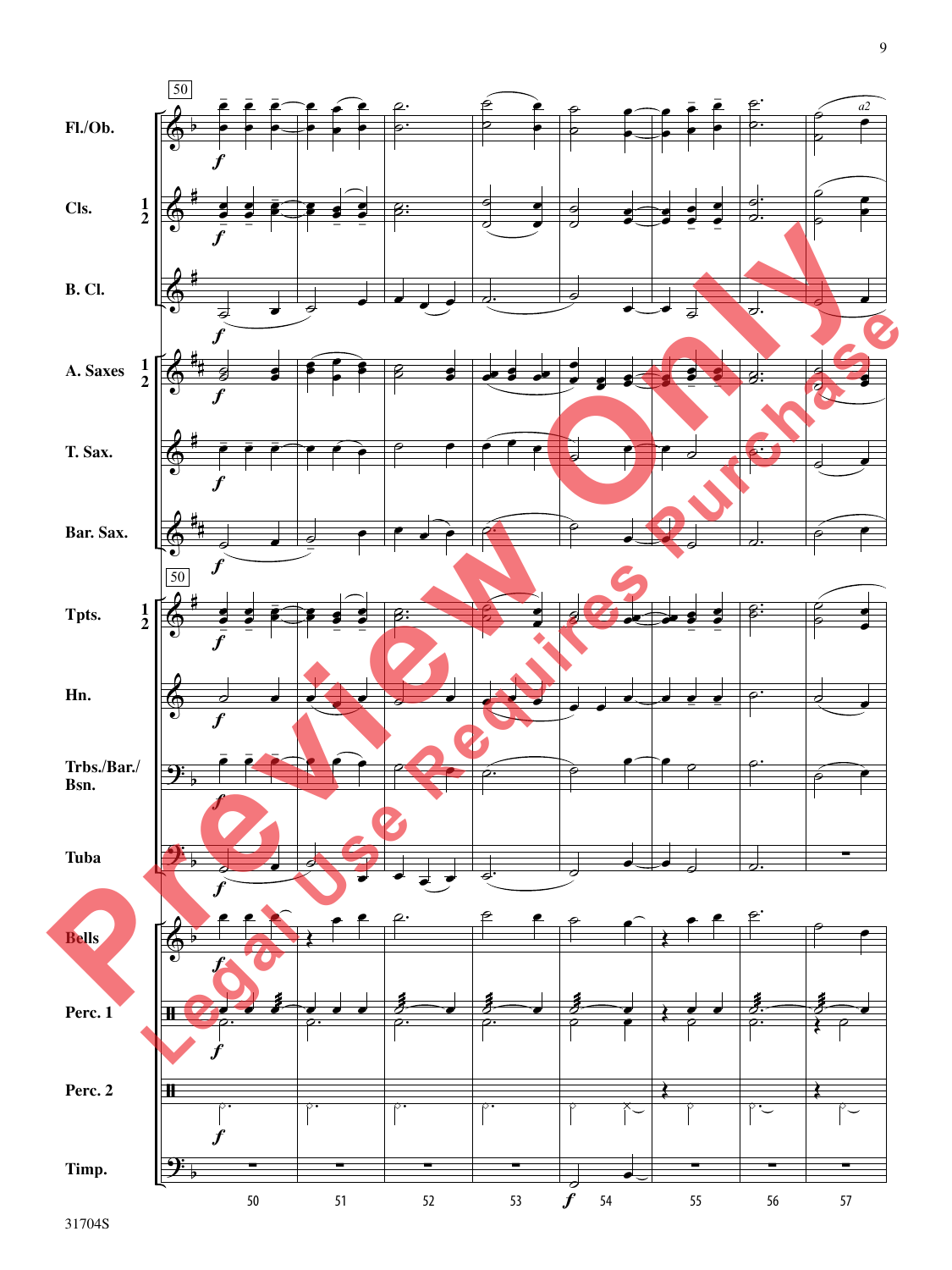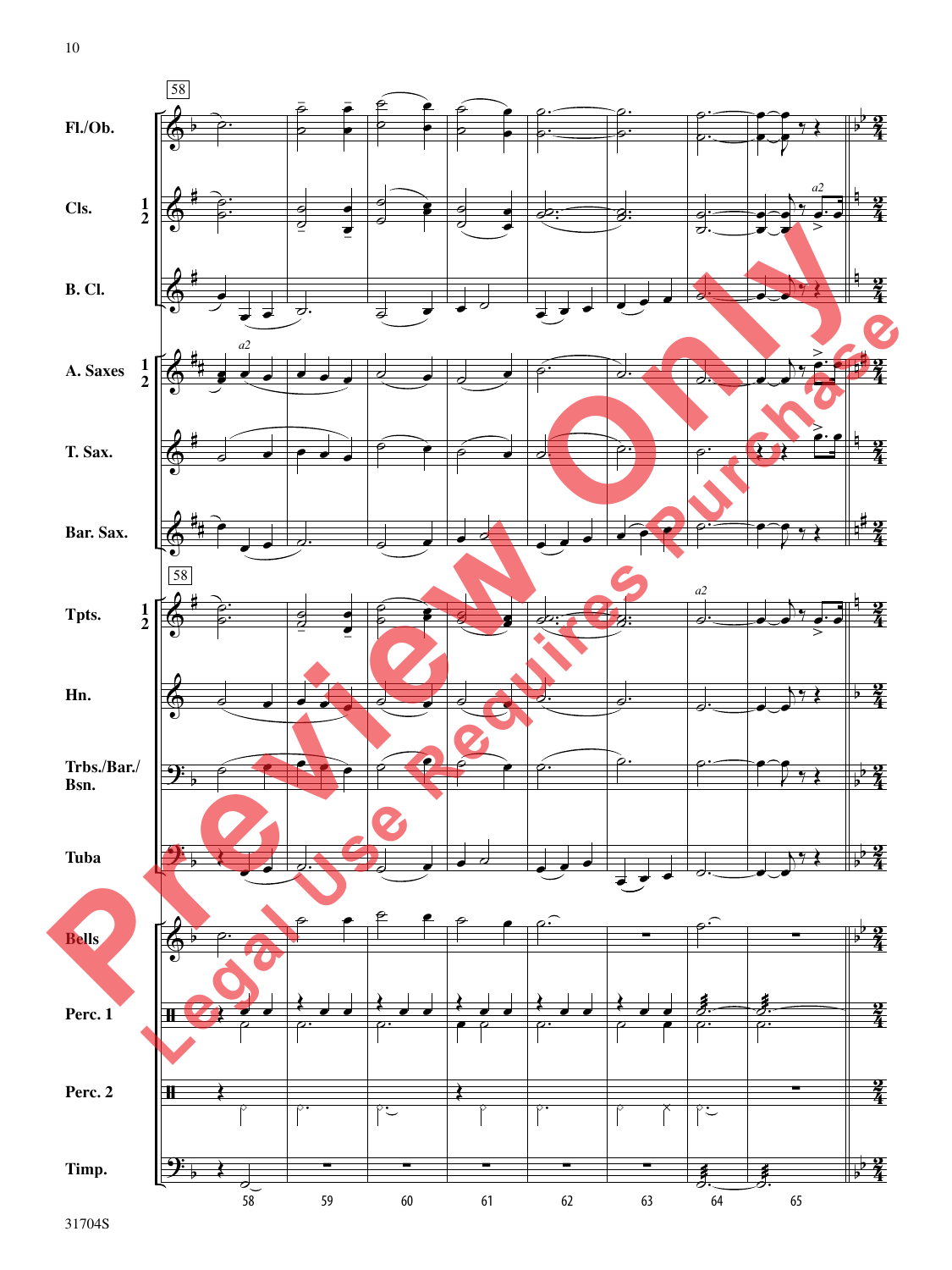

31704S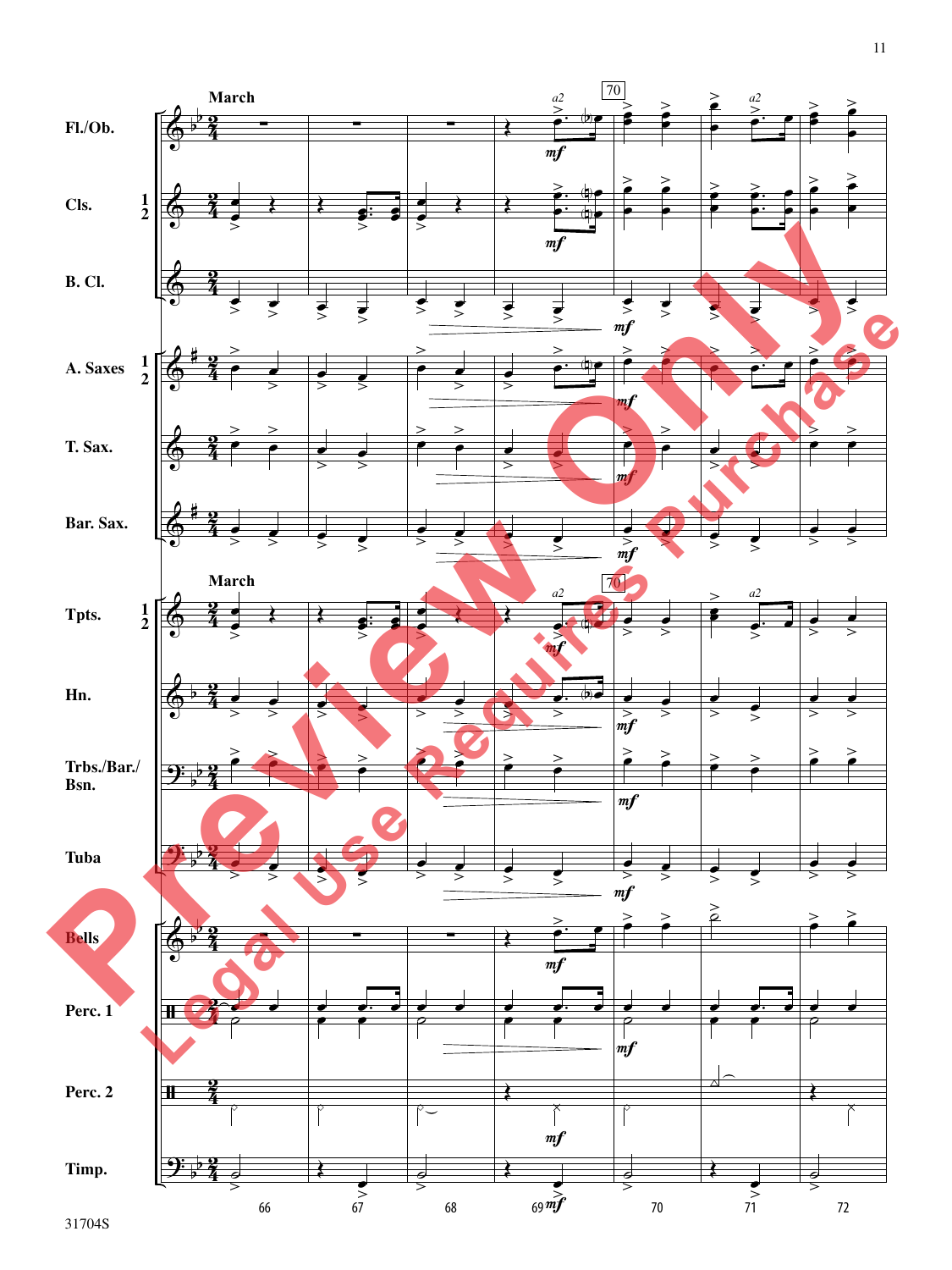



 $75$ 

 $\overline{z}$ 

 $73$ 

 $74$ 

 $\frac{1}{76}$ 

 $\overline{77}$ 

78

79

 $\sum$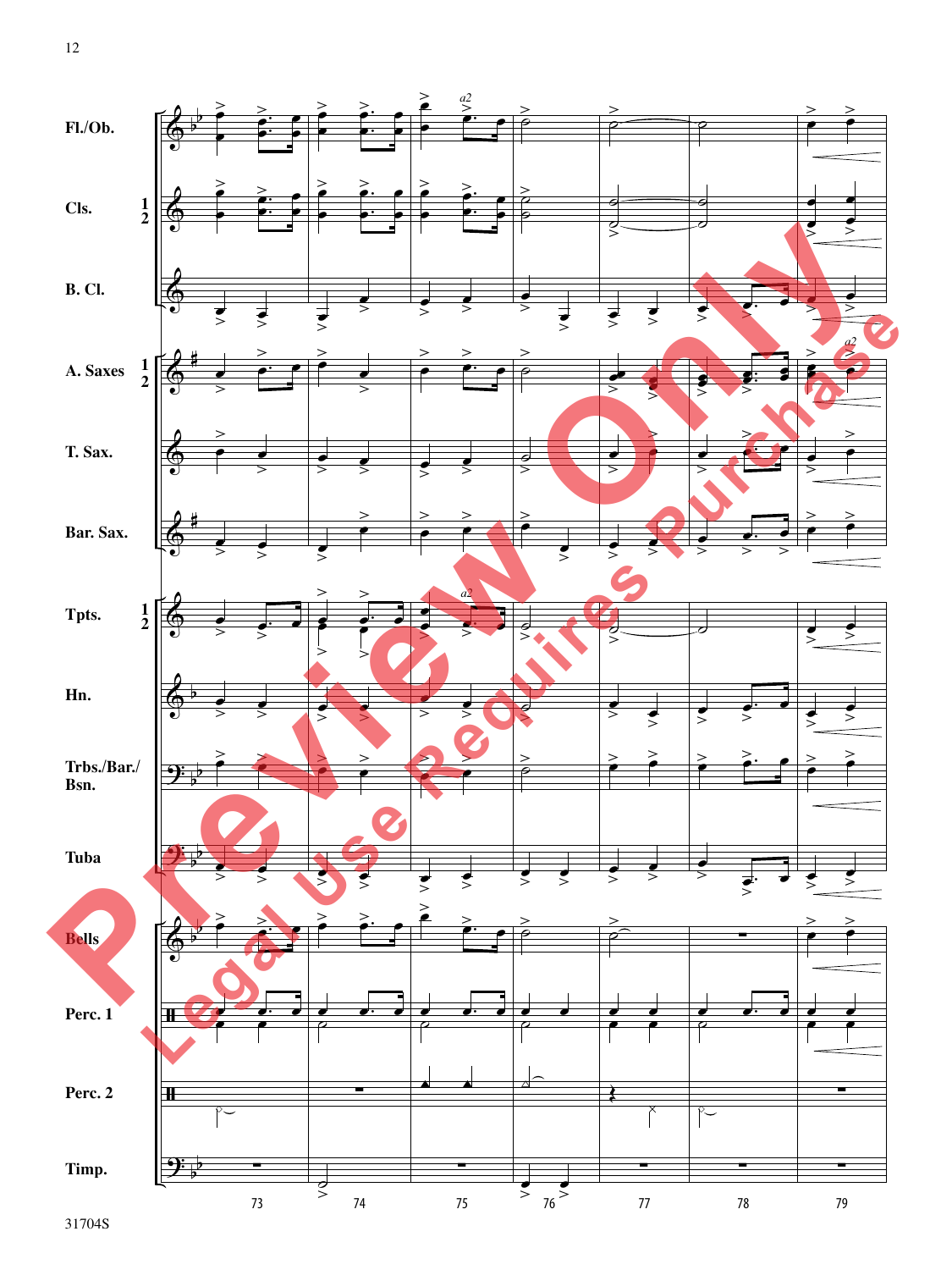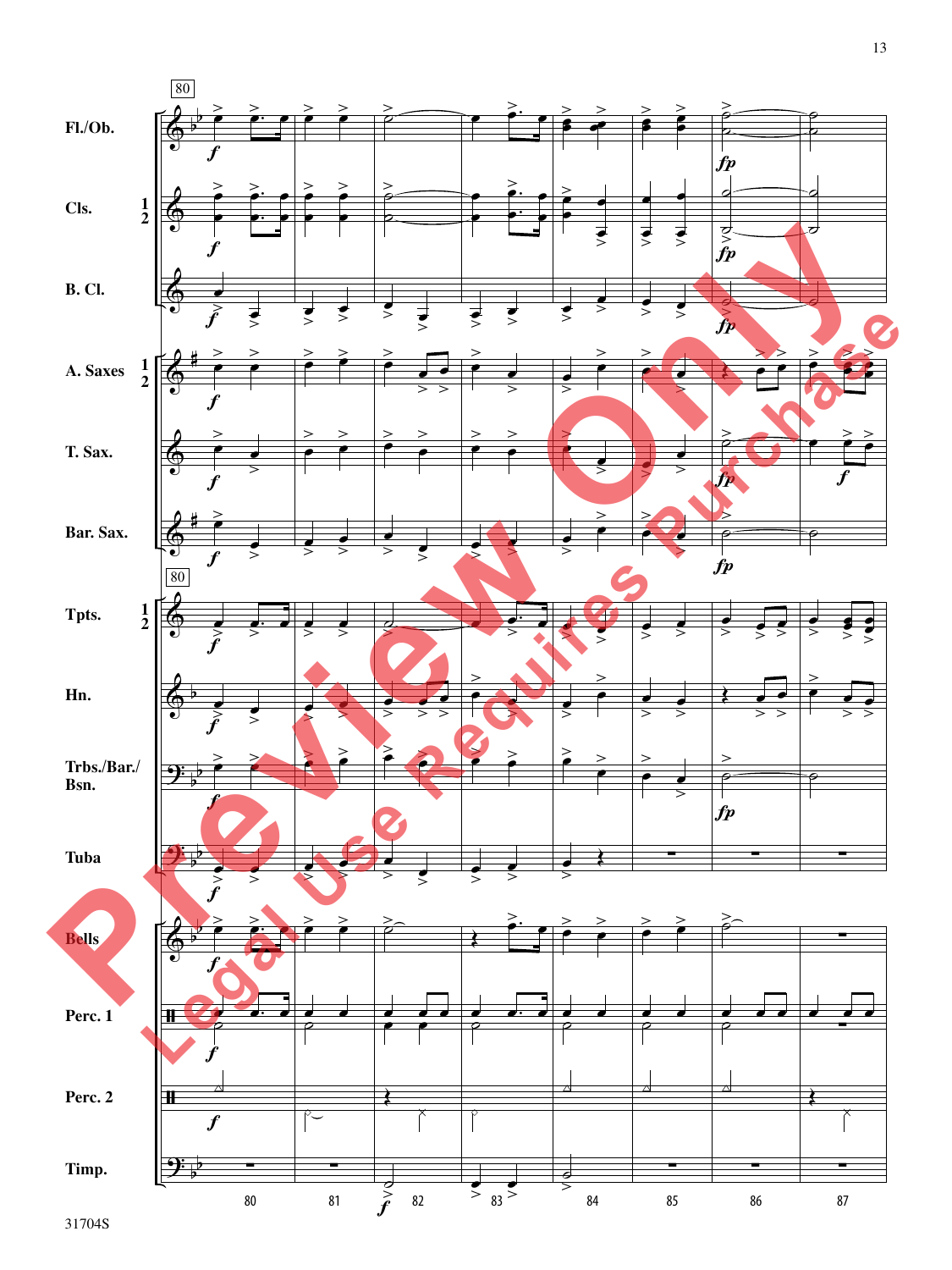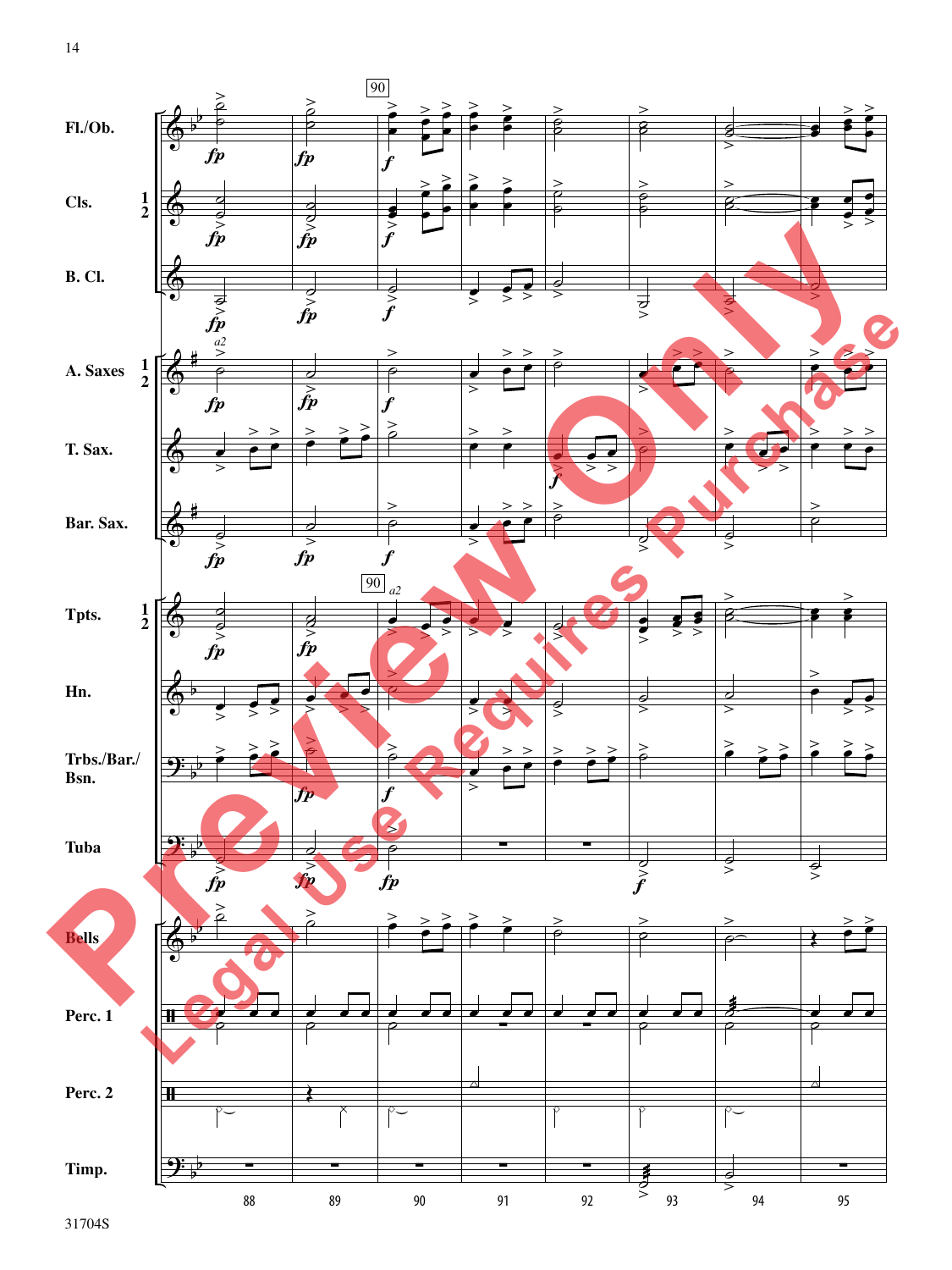